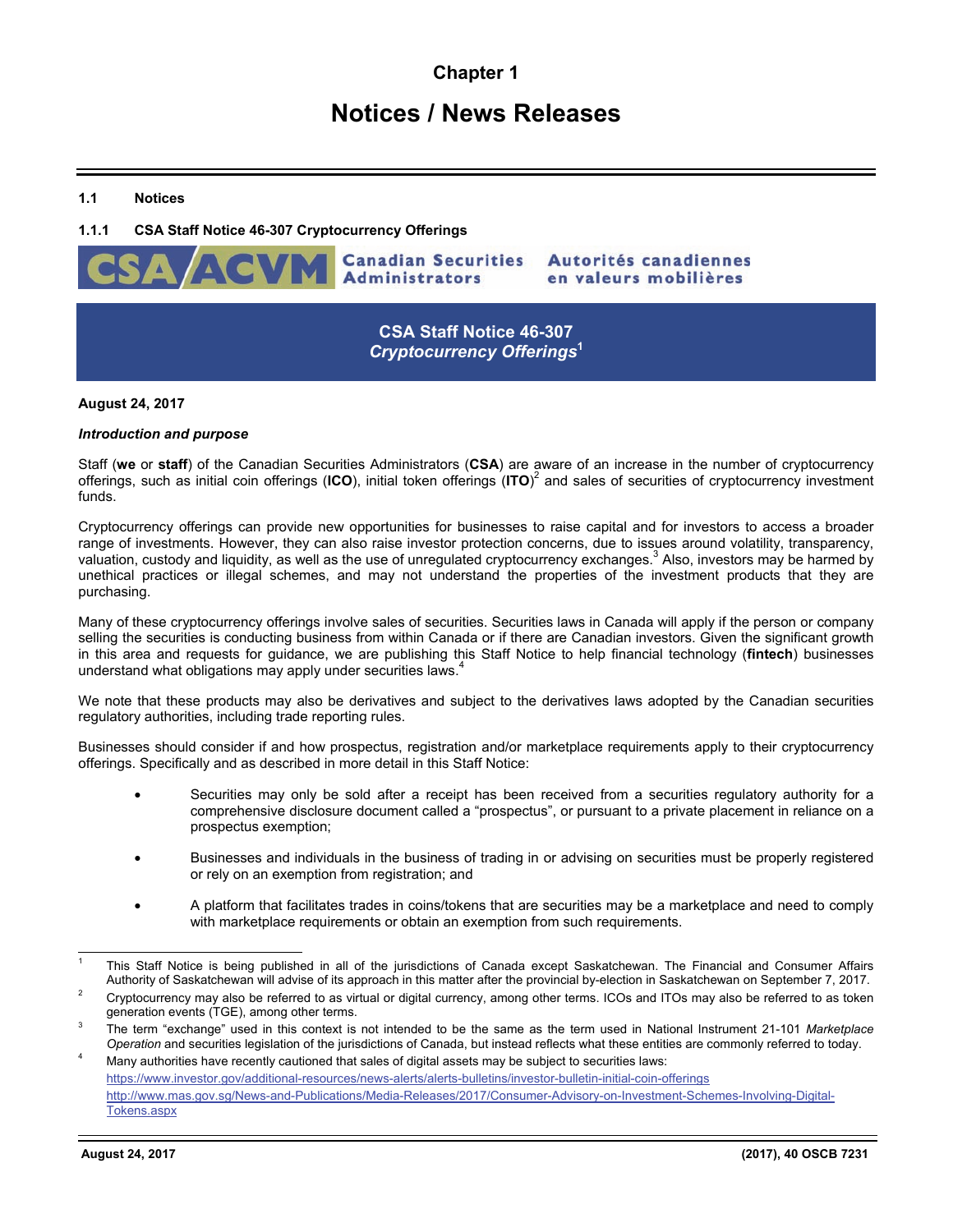This Staff Notice will:

- Respond to requests from fintech businesses for guidance on the applicability of securities laws to cryptocurrency offerings and what staff will consider in assessing if an ICO/ITO is a distribution of securities;
- Discuss what steps fintech businesses can take if they are raising capital through ICOs/ITOs, so that they comply with securities laws;
- Highlight issues that fintech businesses looking to establish cryptocurrency investment funds should be prepared to discuss with staff;
- Discuss how the use of cryptocurrency exchanges may impact staff's review of ICOs/ITOs and cryptocurrency investment funds; and
- Explain how the CSA Regulatory Sandbox can help fintech businesses with cryptocurrency offerings comply with securities laws through a flexible process.

This Staff Notice focuses on ICOs/ITOs and cryptocurrency investment funds, and their intersection with cryptocurrency exchanges. However, this guidance should also be considered in the context of other cryptocurrency or distributed ledger technology-based offerings that may trigger securities law requirements.

#### *What is a cryptocurrency exchange?*

Cryptocurrency exchanges are online exchanges that allow investors to buy and sell cryptocurrencies. Purchases and sales of cryptocurrencies can be made using either fiat currency (e.g., buying bitcoin using CAD or USD) or cryptocurrency (e.g., buying bitcoin using another cryptocurrency such as ether). We understand that in addition to cryptocurrencies such as bitcoin and ether, cryptocurrency exchanges may also offer coins/tokens that have been sold pursuant to ICOs/ITOs.

Cryptocurrency exchanges operate across the world, in many cases without government oversight or regulation. Prices for cryptocurrencies may differ significantly among exchanges, allowing for arbitrage opportunities. While arbitrage opportunities may not exist for extended periods in efficient markets, they can persist in inefficient ones. Investment funds that purchase cryptocurrencies from these exchanges for their portfolios should be aware that standards among exchanges can vary significantly.

Recently, several jurisdictions have taken steps to impose requirements on cryptocurrency exchanges, including with respect to identity verification, anti-money laundering, counter-terrorist financing and recordkeeping.

A cryptocurrency exchange that offers cryptocurrencies that are securities must determine whether it is a marketplace. Marketplaces are required to comply with the rules governing exchanges or alternative trading systems. If an exchange is doing business in a jurisdiction of Canada, it must apply to that jurisdiction's securities regulatory authority for recognition or an exemption from recognition. To date, no cryptocurrency exchange has been recognized in any jurisdiction of Canada or exempted from recognition.

Allowing coins/tokens that are securities issued as part of an ICO/ITO to trade on these cryptocurrency exchanges may also place the business issuing the coins/tokens offside securities laws. For example, the resale of coins/tokens that are securities will be subject to restrictions on secondary trading.

#### *Coin and token offerings*

#### Background

ICOs/ITOs are generally used by start-up businesses to raise capital from investors through the internet. These investors are often retail investors. An ICO/ITO is typically open for a set period, during which investors can visit a website to purchase coins/tokens in exchange for fiat currency or a cryptocurrency such as bitcoin or ether. The structures of ICOs/ITOs will vary, and they may be used to raise capital for a variety of projects, including the development of a new cryptocurrency, distributed ledger technology, service or platform. Anyone with internet access can create or invest in an ICO/ITO; in many cases, they can do so anonymously.

In many ways, an ICO/ITO can be very similar to an initial public offering (**IPO**). The coins/tokens can be similar to traditional shares of a company because their value may increase or decrease depending on how successfully the business executes its business plan using the capital raised.

l

<sup>5</sup> National Instrument 45-102 *Resale of Securities* restricts secondary trading in securities of non-reporting issuers.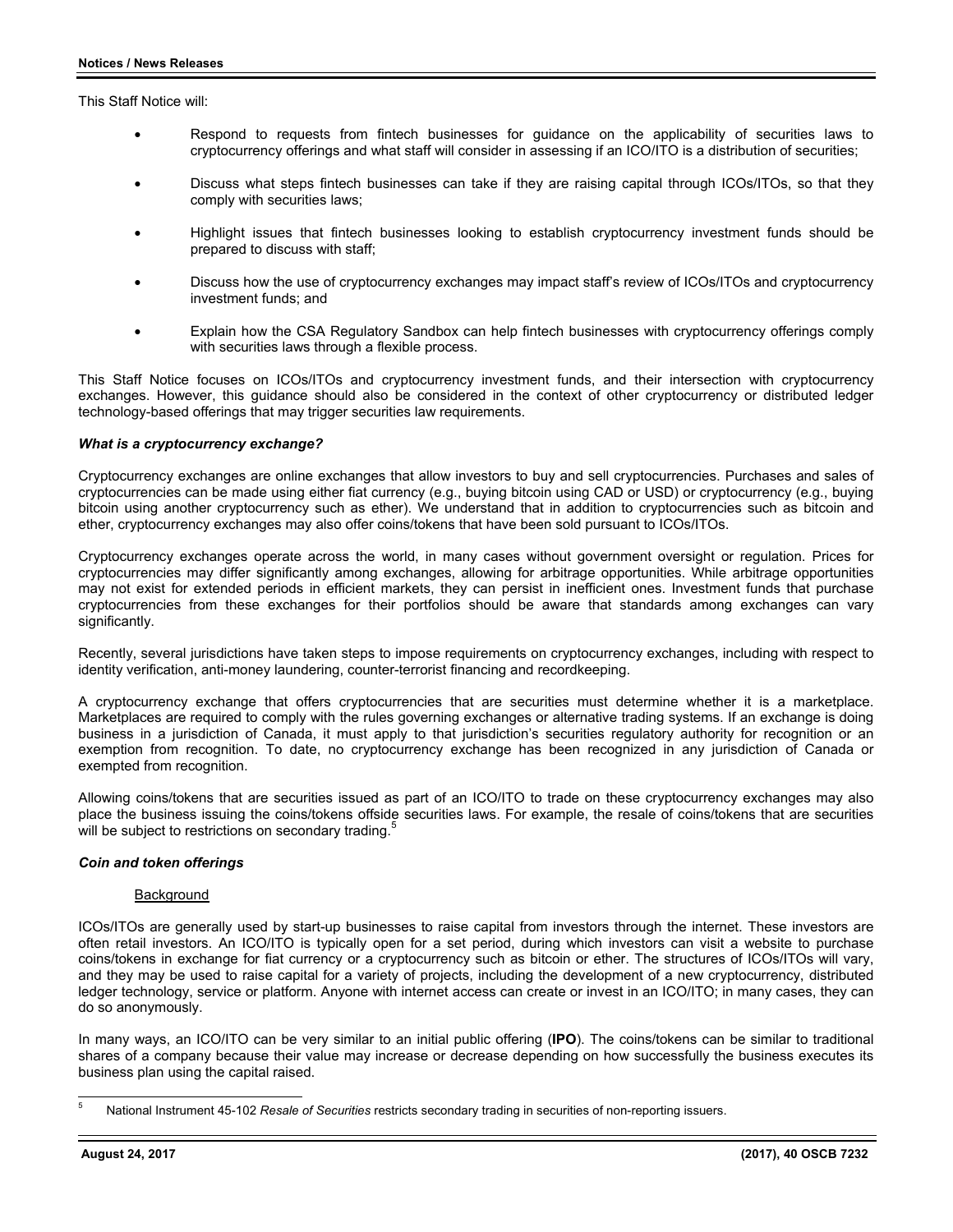#### Trades in securities

Staff is aware of businesses marketing their coins/tokens as software products, taking the position that the coins/tokens are not subject to securities laws. However, in many cases, when the totality of the offering or arrangement is considered, the coins/tokens should properly be considered securities. In assessing whether or not securities laws apply, we will consider substance over form.

Although a new technology is involved, and what is being sold is referred to as a coin/token instead of a share, stock or equity, a coin/token may still be a "security" as defined in securities legislation of the jurisdictions of Canada. Businesses should complete an analysis on whether a security is involved. Legal and/or other professional advice may be useful in making this determination.

Every ICO/ITO is unique and must be assessed on its own characteristics. For example, if an individual purchases coins/tokens that allow him/her to play video games on a platform, it is possible that securities may not be involved. However, if an individual purchases coins/tokens whose value is tied to the future profits or success of a business, these will likely be considered securities.

We have received numerous inquiries from fintech businesses and their legal counsel relating to ICOs/ITOs. With the offerings that we have reviewed to date, we have in many instances found that the coins/tokens in question constitute securities for the purposes of securities laws, including because they are investment contracts. In arriving at this conclusion, we have considered the relevant case law,<sup>6</sup> which requires an assessment of the economic realities of a transaction and a purposive interpretation with the objective of investor protection in mind.

In determining whether or not an investment contract exists, businesses should apply the following four-prong test. Namely, does the ICO/ITO involve:

- 1. An investment of money
- 2. In a common enterprise
- 3. With the expectation of profit
- 4. To come significantly from the efforts of others

#### Securities law requirements that apply

Businesses issuing coins/tokens that are securities must identify and address fundamental securities law obligations, including the following:

#### *Prospectus requirement or exemption*

To date, no business has used a prospectus to complete an ICO/ITO in Canada. We anticipate that businesses looking to sell coins/tokens may do so under prospectus exemptions. Sales may be made to investors who qualify as "accredited investors" as defined under securities laws, in reliance on the accredited investor prospectus exemption.<sup>7</sup> For retail investors who do not qualify as accredited investors, sales will typically need to be made in reliance on the offering memorandum (**OM**) prospectus exemption.<sup>8</sup>

We are aware that some fintech businesses publish whitepapers for their ICOs/ITOs, which may describe things such as the fundraising goal, the business, the project for which capital is being raised, how many coins/tokens management of the business will retain and how long the offering will remain open. Although whitepapers are a form of disclosure document for investors, it is important to note that they are often not structured in the same way as prospectuses or OMs. Investors must be provided with a document that complies with the requirements of securities laws. Under securities laws, prospectuses and OMs have specific disclosure requirements and trigger certain ongoing obligations and other protections for investors. For example, investors can sue for misrepresentations by management of the business in prospectuses and OMs.

It should also be noted that investors may also have civil remedies against persons or companies that fail to comply with securities laws, including a right to withdraw from the transaction and/or damages for losses on the grounds that such transactions were conducted in breach of securities laws.

l

<sup>6</sup> The Supreme Court of Canada's decision in *Pacific Coast Coin Exchange v. Ontario (Securities Commission)*, [1978] 2 S.C.R. 112; as well as the various judicial and administrative decisions that have been issued subsequent to that case. 7

Section 2.3 of National Instrument 45-106 *Prospectus Exemptions* (**NI 45-106**). 8

Section 2.9 of NI 45-106.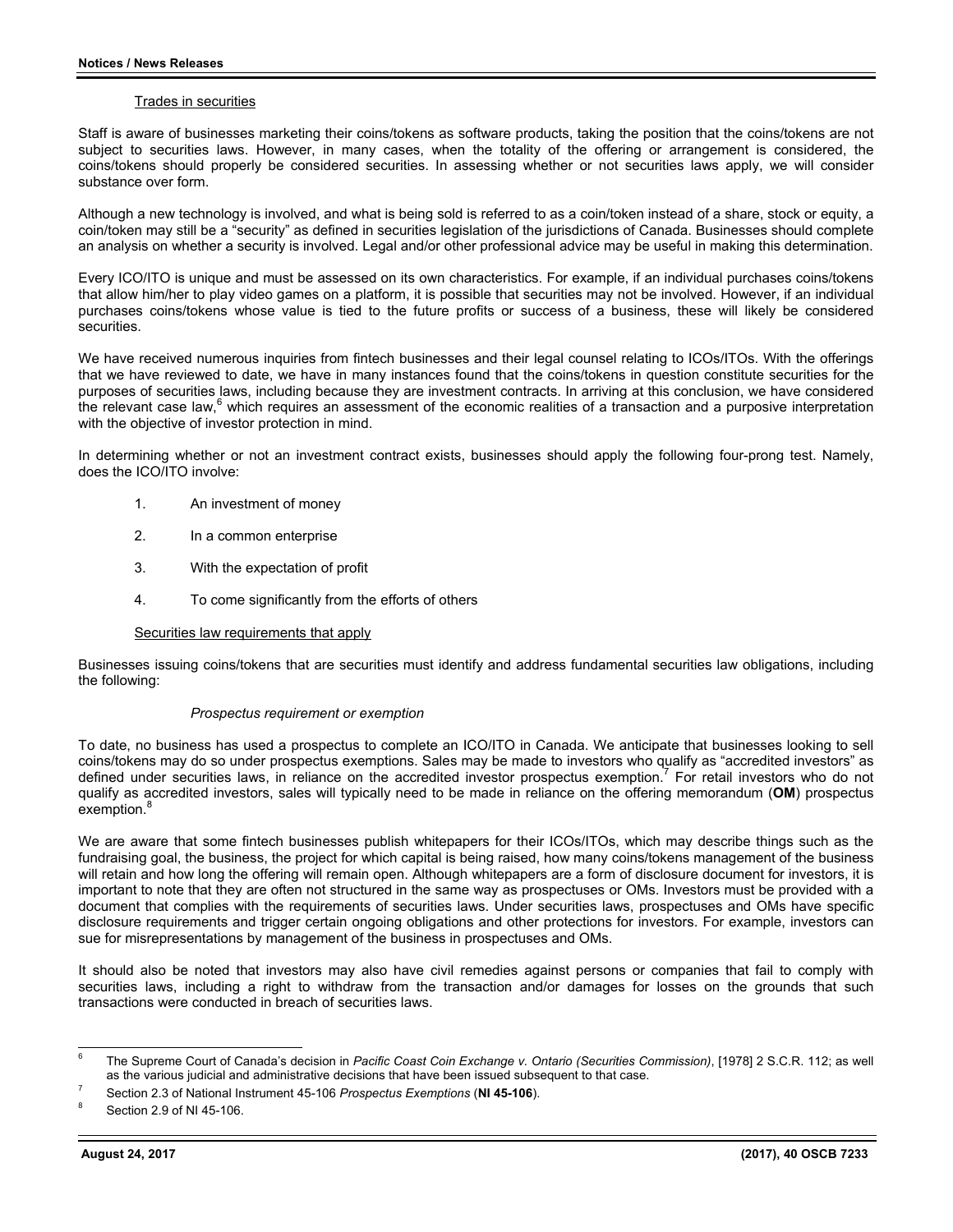Unless relief is granted from the applicable securities regulatory authority, businesses relying on the OM prospectus exemption must meet all of the conditions of that exemption, including:

- Meeting the content requirements for the document;
- Obtaining a signed risk acknowledgement form from each investor;
- Complying with investor investment limits, as required;
- Providing audited annual financial statements and ongoing disclosure to investors, as required;
- Complying with resale restrictions, which will generally preclude coins/tokens from trading on cryptocurrency exchanges; and
- Filing reports of exempt distribution with the securities regulatory authorities.

Examples of material information to be disclosed in an OM are:

- A description of the business itself;
- The ecosystem on which the coin/token operates;
- Any minimum or maximum offering amounts;
- The intended use of proceeds;
- How long the offering will remain open;
- Features of the coins/tokens, including potential returns on investment, exit strategies and liquidity;
- How the coins/tokens will be valued on an ongoing basis;
- The number of coins/tokens that will be held by management compared to the number that will be offered for sale to the public;
- The timeline for achieving different milestones and any ongoing updates that will be provided;
- Management members' identities and backgrounds, including any regulatory or legal proceedings against them;
- Remuneration paid or payable to the management team and/or any advisors; and
- All material risks of investing.

Any disclosure provided to investors, whether an OM or otherwise, must not be false or misleading. The disclosure must focus on material facts and be relevant, clear, balanced, in plain language and not overly promotional.

#### *Registration requirement or exemption*

Businesses completing ICOs/ITOs may be trading in securities for a business purpose (referred to as the "business trigger"), therefore requiring dealer registration or an exemption from the dealer registration requirement. Whether or not an activity meets the business trigger is facts specific.<sup>9</sup>

With the ICOs/ITOs that we have reviewed, we have found the following factors, among others, as important considerations for whether a person or company is trading in securities for a business purpose:

Soliciting a broad base of investors, including retail investors;

l 9 A business should consider the factors outlined in section 1.3 of the companion policy to National Instrument 31-103 *Registration Requirements, Exemptions and Ongoing Registrant Obligations* to determine if its offering meets the business trigger.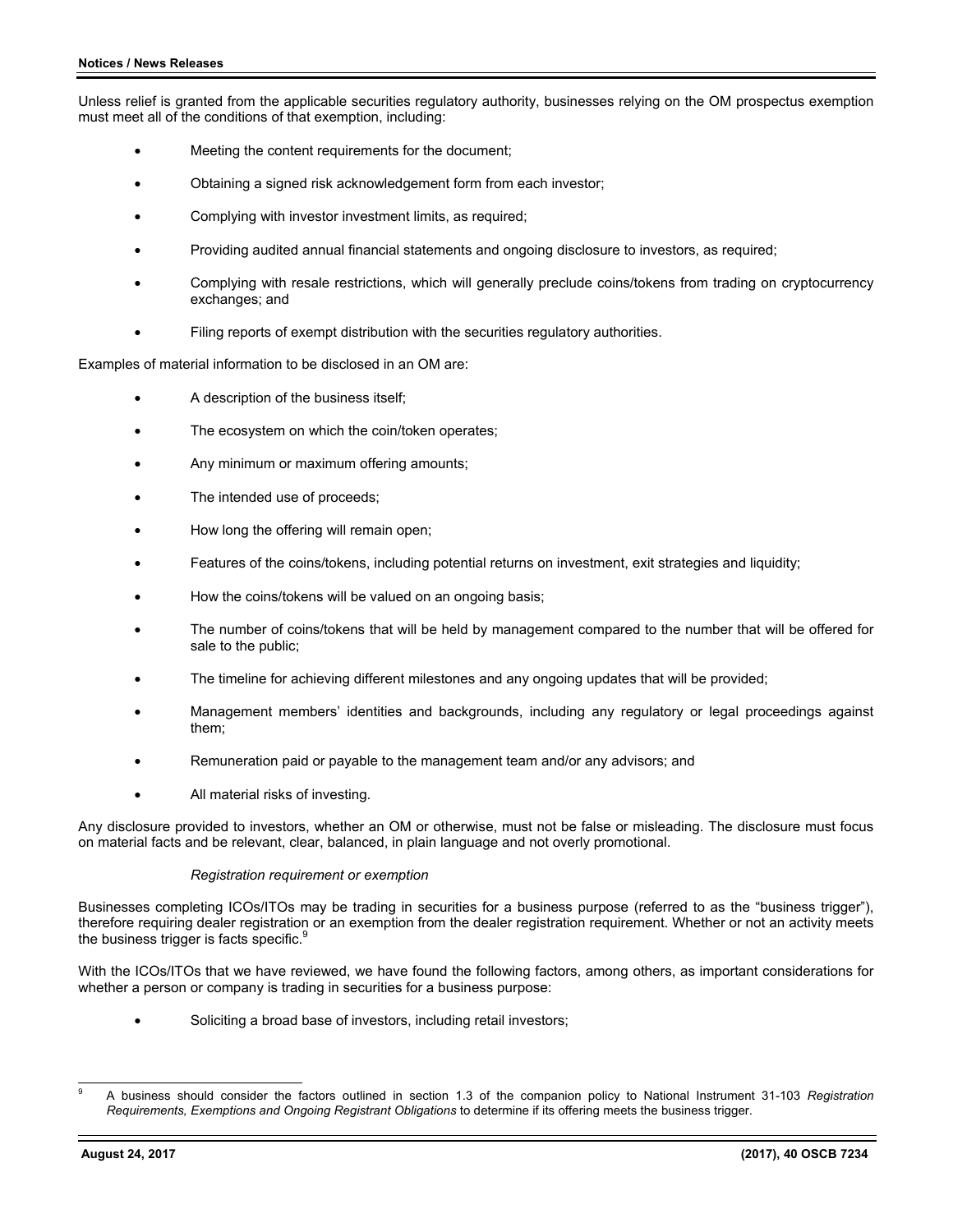- Using the internet, including public websites and discussion boards, to reach a large number of potential investors;
- Attending public events, including conferences and meetups, to actively advertise the sale of the coins/tokens; and
- Raising a significant amount of capital from a large number of investors.

Individuals or businesses that meet the business trigger must meet fundamental obligations to investors, including know-yourclient (**KYC**) and suitability. Collecting little to no information on investors, for example only names, email addresses and/or IP addresses would not be sufficient to meet this obligation. Businesses conducting ICOs/ITOs that meet the business trigger must verify investors' identities and collect sufficient information to ensure that purchases of coins/tokens are suitable, including on investment needs and objectives, financial circumstances and risk tolerance.

It is possible that a business that meets the business trigger could fulfil its KYC and suitability obligations through a robust, automated, online process that incorporates investor protections. These investor protections could include limits on investment amounts and concentration, as well as risk warnings.

Persons or companies facilitating ICOs/ITOs of coins/tokens that are securities must have strong compliance systems in place, with policies and procedures that address cybersecurity risks. As cyberattacks are becoming more frequent, complex and costly, businesses in the cryptocurrency space should ensure that they have strong cybersecurity measures to safeguard the business and its investors.

#### *Cryptocurrency investment funds*

We are aware of "investment funds" as defined under securities laws being set up to invest in bitcoin and/or other cryptocurrencies. We understand from our discussions with the fintech community that one of the key purposes of this type of investment fund is to provide investors with the opportunity to obtain exposure to cryptocurrencies, or baskets of cryptocurrencies, that they may not otherwise have.

We encourage a fintech business looking to establish a cryptocurrency investment fund to consider the following:

- Retail investors: In certain jurisdictions of Canada, the OM prospectus exemption cannot be used by investment funds to distribute securities to investors.10 Therefore, if investors in the investment fund will include retail investors, businesses will need to consider prospectus requirements, applicable investment fund rules and whether the investment is suitable.
- Cryptocurrency exchanges: Due diligence must be completed on any cryptocurrency exchange that the investment fund uses to purchase or sell cryptocurrencies for its portfolio, including on whether it is regulated in any way and the cryptocurrency exchange's policies and procedures for identity verification, anti-money laundering, counter-terrorist financing and recordkeeping. Businesses should be prepared to discuss with staff how trading volumes on the cryptocurrency exchanges that the investment fund intends to use may affect the ability to buy and sell cryptocurrencies and to fund redemption requests.
- Registration: Businesses must consider appropriate registration categories in respect of the investment fund, including dealer, adviser and/or investment fund manager.
- Valuation: How will cryptocurrencies in the investment fund's portfolio be valued? How will securities of the investment fund be valued? Will one or multiple cryptocurrency exchange(s) be used; and how will such exchange(s) be selected? Will there be an independent audit of the investment fund's valuation?
- Custody: Securities legislation of the jurisdictions of Canada generally require that all portfolio assets of an investment fund be held by one custodian that meets certain prescribed requirements. We expect a custodian to have expertise that is relevant to holding cryptocurrencies. For example, it should have experience with hot and cold storage, security measures to keep cryptocurrencies protected from theft and the ability to segregate the cryptocurrencies from other holdings as needed.

The above list is not exhaustive. Fintech businesses should be prepared to engage in discussions with staff on other relevant issues that may be identified.

 $10$ The OM prospectus exemption cannot be relied upon by investment funds in certain jurisdictions of Canada, per subsection 2.9(2.2) of NI 45-106.